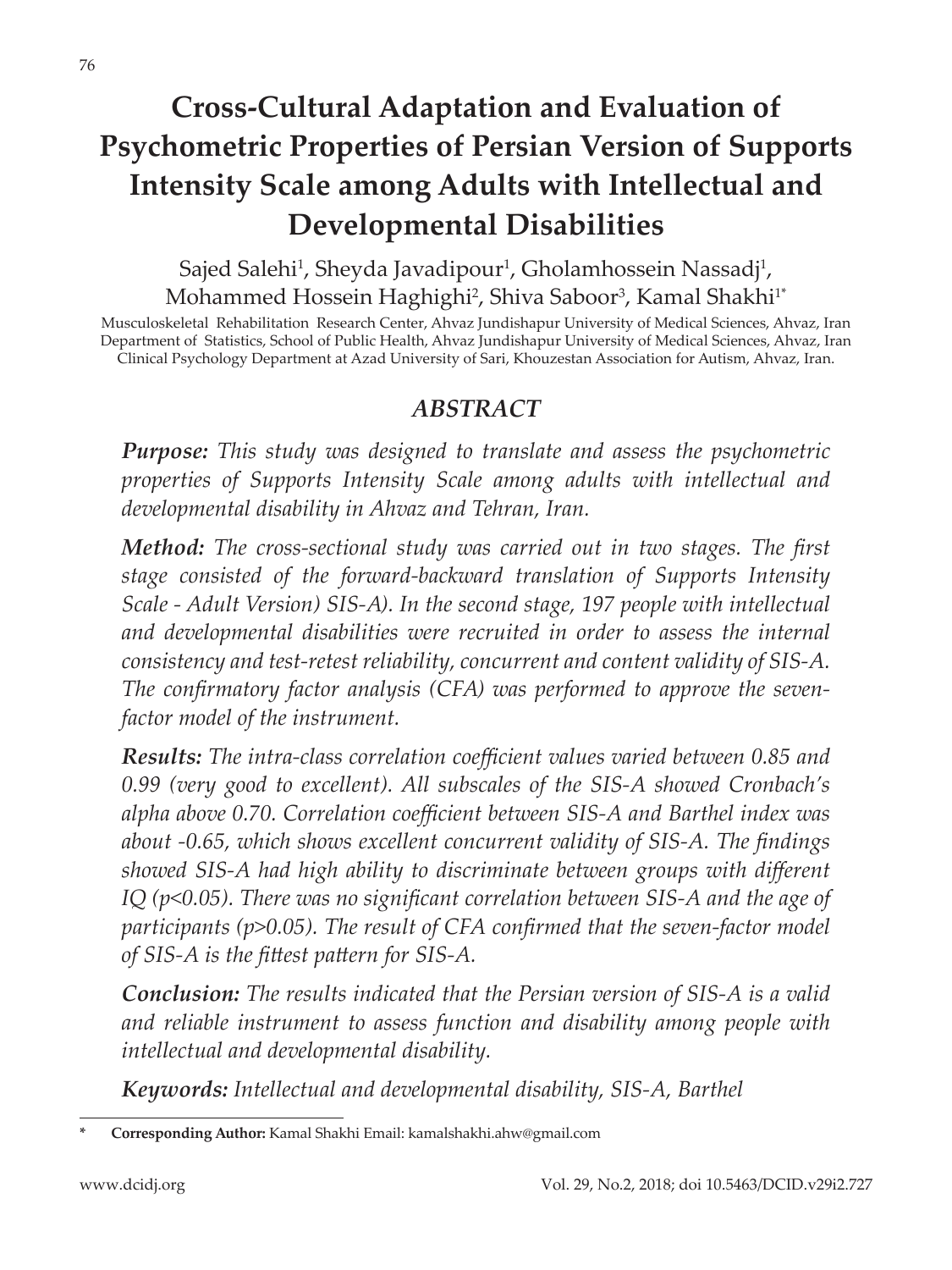# **INTRODUCTION**

Assessing and measuring the support that people with intellectual and developmental disabilities need is very important since this type of disability affects many different aspects of life and increases the responsibilities of families and the economic burden for societies (Thompson, 2008; Schalock et al, 2010). The American Association on Intellectual and Developmental Disabilities (AAIDD) designed and introduced the Supports Intensity Scale - Adult Version™ (SIS-A™) over a 5-year period to address the problems of individuals with these disabilities. The purpose of designing and presenting this Scale was to have a valid and reliable tool to determine the support and service levels required for people with intellectual and developmental disabilities. Unlike other support measurement tools, SIS-A is a practical tool that evaluates the support needs on 57 domains of important life activities. Health policy-makers and planners can also use this tool to organise facilities and improve the process of fair allocation of resources. Another advantage is that this Scale helps in prioritising the amount and type of support needed, creating opportunities to empower individuals, helping them adapt their abilities and skills with their tasks, and helping to improve the decision-making process at the national level (Luckasson,2002; Buntinx & Schalock,2010; Watson et al, 2011; AAIDD 2017 (online)).

SIS-A assesses and evaluates three important aspects of life including specialised medical and behavioural support needs, the support needs index, and litigation activities among people aged 16 and above (AAIDD 2014). The results of recent studies have shown that SIS-A has a high degree of intraclass reliability, and that the internal consistency of the tool is higher than the minimum acceptable value. In a study by Verdugo et al (2010), carried out with the aim of validating the Spanish version of this tool, the results indicated that the construct validity of the Scale was perfect and all aspects of this Scale had a Cronbach's alpha higher than 0.9, indicating the high internal consistency of SIS-A. This scientific tool has been translated into English, French, Japanese, Chinese, Hebrew, Catalan and seven other languages and its psychometric properties have been tested (Verdugo et al, 2010).

#### **Objective**

The aim of this study was to first translate the English version of SIS-A into the language and culture of the Iranian people, and then measure its psychometric properties among individuals with intellectual and developmental disabilities so that the tool could be used to measure the level of the needed support.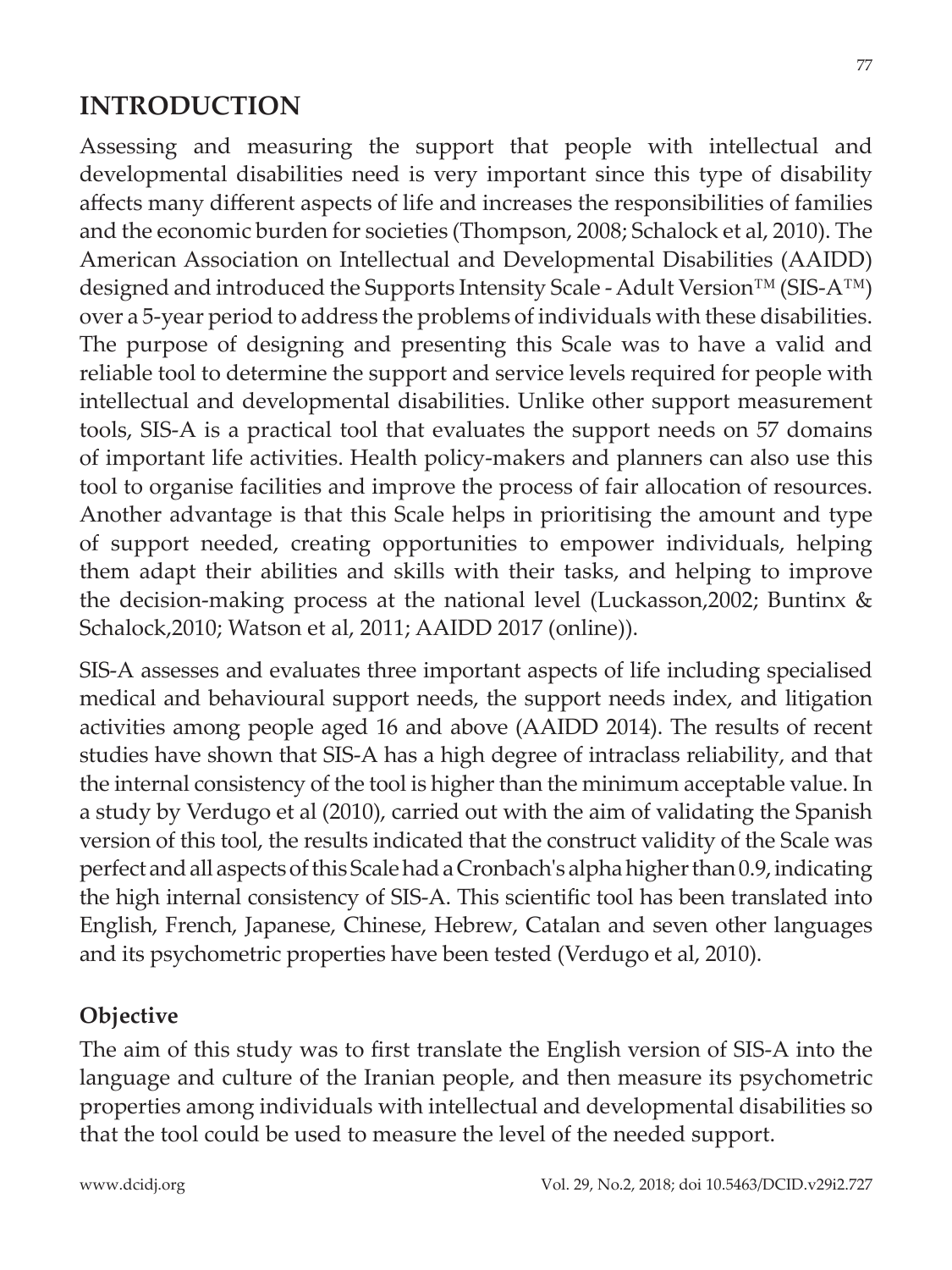# **METHOD**

## **Study Sample**

The available sampling method and the Cochran formula were used to select 197 adults with developmental and mental disabilities, living in the two metropolises of Ahwaz and Tehran. The number of Support Scale questions was also kept in mind.

Inclusion criteria were:

- Onset of the disability before the age of 18, with confirmation by a psychologist or a physician that this disability would result in a limitation in the physical and mental performance or both (according to the definition of developmental and mental disability).
- Being literate and able to read and write in Persian (the person himself/herself or, if necessary, family members or caregivers who had been continuously interacting with the person for at least 6 months).

Exclusion criteria:

- If the individual's IQ score was not recorded in his/her portfolio.
- If the individual or his/her family was not willing to continue participating.

Before commencing the study, all participants (parents of persons with intellectual and developmental disability) signed an informed consent form which had been approved by the local ethics committee. Data on the demographic characteristics of the subjects such as language, gender, IQ, ethnicity, the type of disability, the status of residence, the place of residence, education level, and employment status were collected. This data was then recorded in the form of the Support Scale.

#### **Measures**

**The Support Intensity Scale -**This Scale was designed by Thompson et al (2008) to measure and assess the support level needed by individuals, 16 years of age and above, with intellectual and developmental disabilities, in order to enable them to effectively participate in most social life situations and activities. It includes the following three important domains of life:

1) Supporting specialised medical and behavioural needs (32 questions);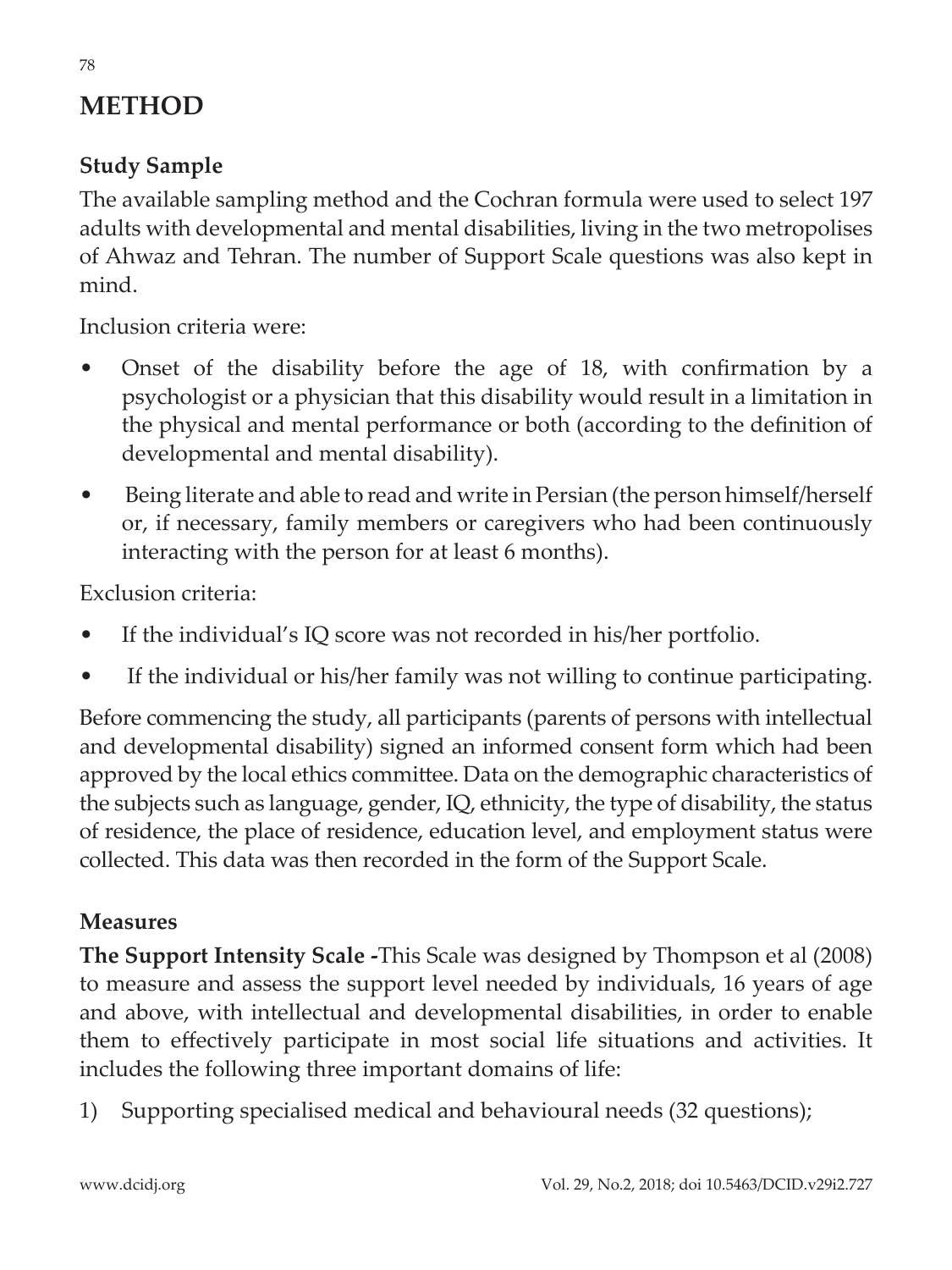- 2) Support index the first aspect: in-house activities with 8 questions; the second aspect: activities related to community life with 8 questions; the third aspect: continuous learning activities with 9 questions; the fourth aspect: jobrelated activities with 8 questions; the fifth aspect: health and safety activities with 8 questions; and the sixth aspect: social activities with 8 questions; and,
- 3) On litigation and support activities (8 questions).

The duration of the interview to complete this Scale is about 2 hours. To manage and complete the Scale and obtain the raw score for each question, the interviewer must first determine the type of support needed  $(0 = no$  support,  $4 = needs$  full physical assistance), the frequency of support required  $(0 =$  none or fewer than once a month, 4 = support needed every hour or more), and the duration of daily support  $(0 = none, 4 = four hours or more)$ , and then add up the obtained score for each of these three parts so that the raw score for each question and aspect is calculated (Thompson et al, ).

**Barthel Index -** The Barthel questionnaire contains 11 questions, of which the question on "the degree of activeness" or "wheelchair access" is filled for each person. In case a person gets a zero score on the "the degree of activeness" question, "wheelchair access" is considered as an alternative question. In this questionnaire, depending on the subject's condition and the nature of the question, a score between 0 and15 is allocated. To "moving from chair to bed and vice versa" and "activeness" questions, each a maximum of 15 points; to "going up and down the stairs", "using of the toilet", "faeces control", "urine control", "eating food", and "dressing" questions, each a maximum of 10 points; and to "using the wheelchairs", "bathing" and "personal hygiene" questions, each a maximum of 5 points are allocated. The first option in each question is "inability" and the fifth option is "complete independence".

In sum, this tool determines the ability of a person in different aspects of daily performance on a scale of 0 - 100, with higher scores indicating a better situation. Scores 20 - 60 indicate strong dependence, scores 61 - 90 intermediate dependence, scores 91 - 99 partial dependence, and score 100 indicates complete independence (Tagharrobi et al,2011).

## **Translation and Modifications implemented in the Persian version of SIS-A**

Through searches on scientific sites and databases such as Science Direct and Pub Med, it was determined that no studies had been conducted to measure the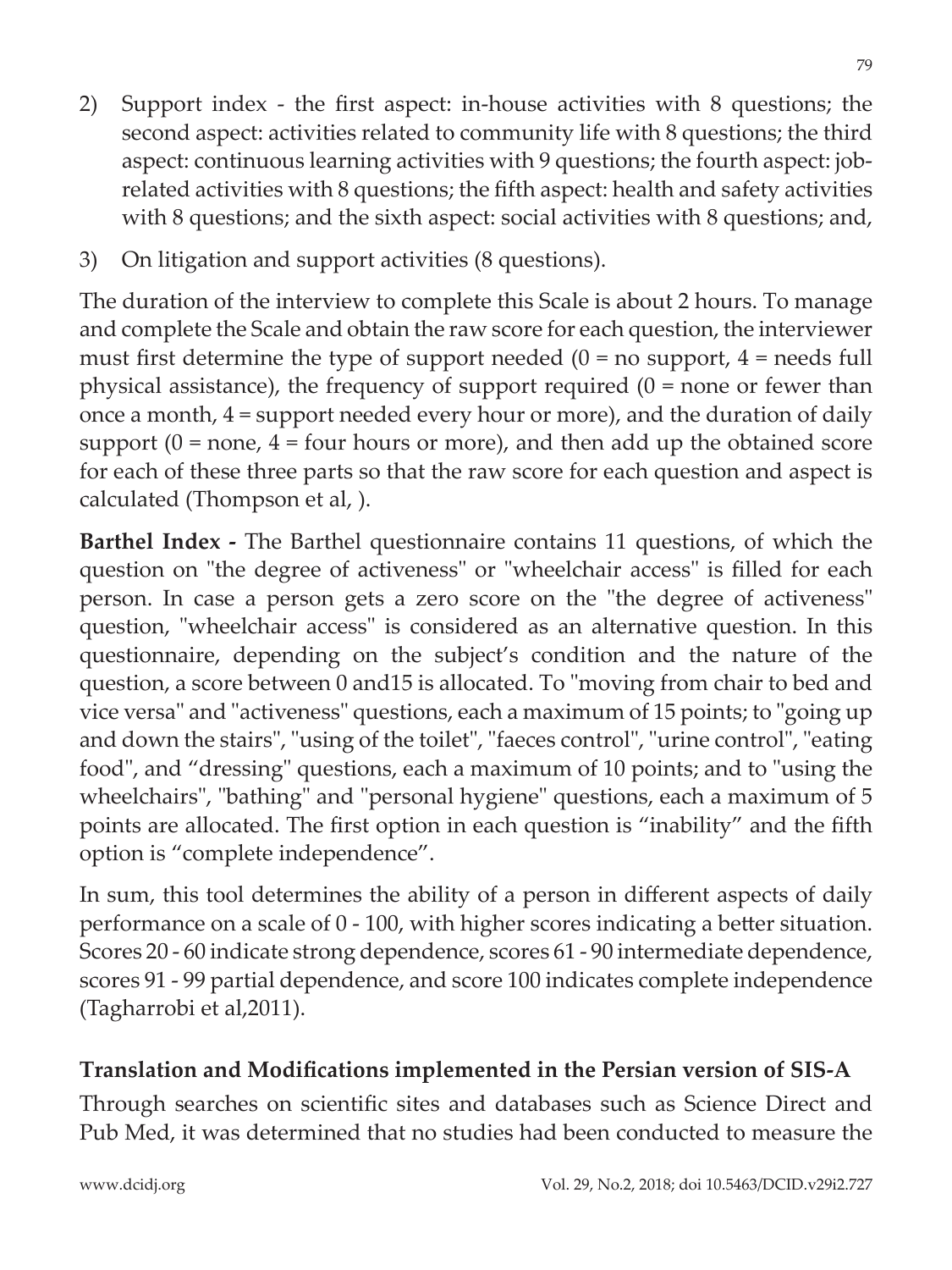psychometric properties of the Persian version of the Support Scale. Therefore, the translation process was carried out according to the IQOLA protocol after obtaining permission from AAIDD to translate and assess the validity and reliability of the Scale (Bullinger et al, 1998).

In step 1(primary translation), the original version of the Support Scale was translated into Persian by two Farsi speakers who were very proficient in the English language. In step 2(analysis), the research team (physiotherapy, occupational therapy, and rehabilitation management groups), together with the translators, discussed the primary versions of the translation. Their discussion resulted in a single tentative translation. In step 3 (reviewing the quality of translation), another translator was employed (an expert with proficiency in Persian and English texts and literature).Translation quality aims to ensure the appropriateness of phrases and sentences in terms of clarity, use of common language, and the uniformity of concepts. At this step, a series of modifications was carried out on the Scale; thus, the questions regarding the original language, the ethnicity and race of the respondents were changed according to the Iranian culture, and it was decided to prevent the negative charge for each by assigning two choices: for the original language - Persian and other languages, for ethnicity - Persian and other ethnicities, and for race - Iranian and non-Iranian, respectively. In step 4(back translation), the translation obtained in the previous step was translated into English by an English-speaking translator, living in Iran, who had mastery over the Persian language. The purpose of this step was to see whether the content of the questions in the translated version (back translation) reflected the same questions in the original version (SIS-A). In step 5(experts committee), the translated version along with all the reports, was finally evaluated by individuals with experience in the field of research, at a joint session of the translation. Before proceeding further, the English translation team sent the translated version of the Support Scale to the chief director of AAIDD in order to be consistent with the original version and to examine its semantic and conceptual equivalence. All these steps eventually led to a Persian version of high translation quality. In step 6(field test), the Persian version of the SIS-A was tested on 20 parents of persons with intellectual and developmental disabilities, to identify and resolve potential problems and deficiencies (such as inappropriate phraseology, inappropriateness of some of the terms from the standpoint of culture, vague and unclear understanding of vocabulary, difficulty understanding the content of questions). The results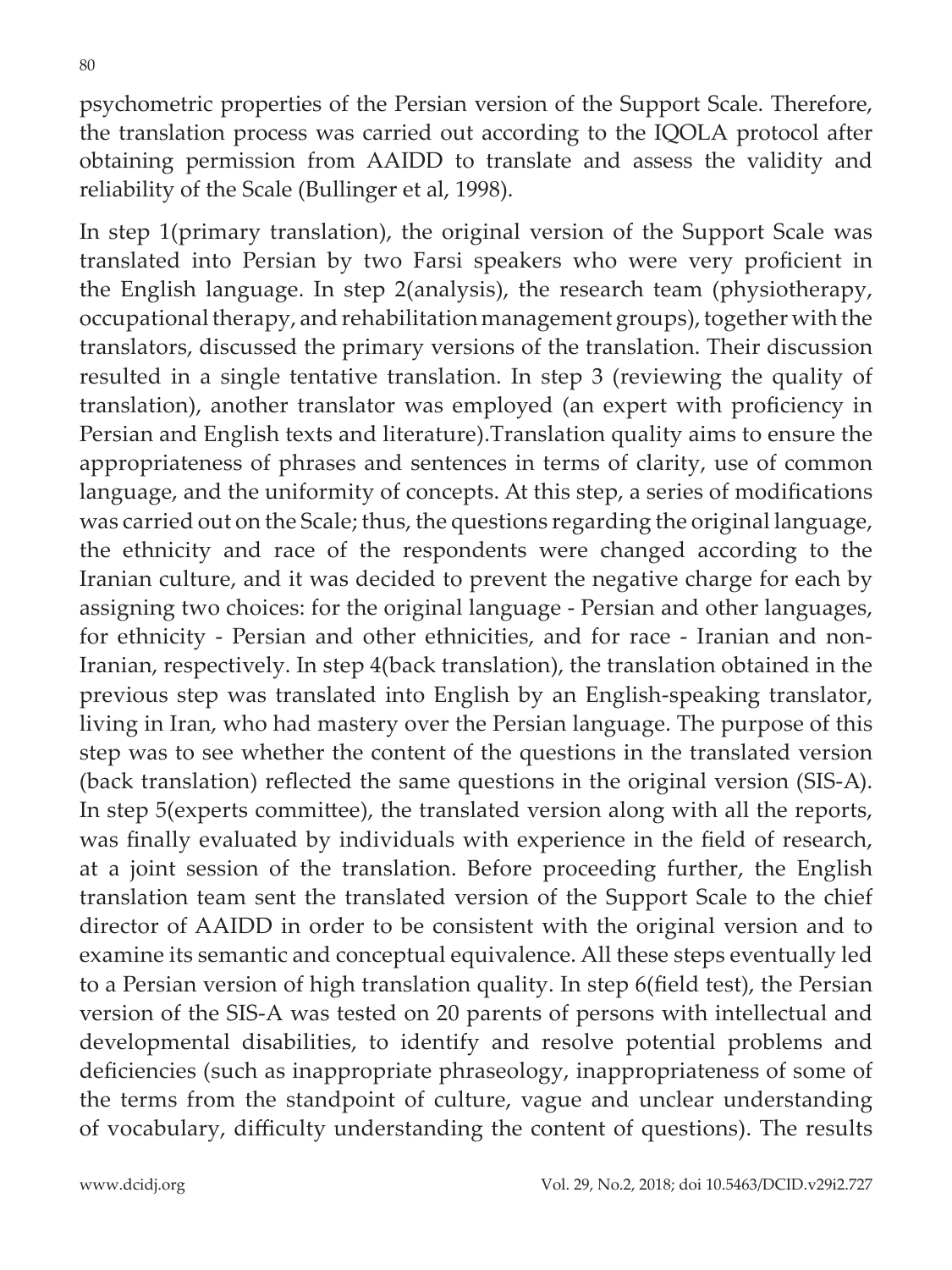showed that they did not have any problem in understanding the concepts of the Persian version of SIS-A.

#### **Measurement of Psychometric Properties**

Given that the results of K-S test showed that data distribution was not normal, nonparametric tests were used in this study.

#### **Validity**

**Concurrent validity**: Concurrent validity is evaluated in order to determine how much a tool can **correlate** with similar concepts in other tools. In this study, to assess the concurrent validity of the Persian version of SIS-A, Spearman Correlation Coefficient between the Barthel index and SIS-A was used. If the correlation coefficient between the two tools was higher than 0.6, the concurrent validity would be considered as excellent, and if the correlation coefficient was 0.6 - 0.2 and less than 0.2, it would be reported as good and weak, respectively(Roos et al,1998).

**Content validity**: In this study, the content validity of the Persian version of SIS-A has been evaluated with the "ceiling and floor effects" method of analysis, with a cutting point of 20%. This means that if the value of these effects is less than 20% for the entire tool, the tool has acceptable content validity (Bennett et al, 2002).

**Construct validity**: Two methods were used to assess the construct validity of the Persian version of SIS-A. It was hypothesised that if a tool could measure a structure or a concept, statistically there should be a correlation between its aspects. In this study, the construct validity was evaluated by calculating the Spearman Correlation Coefficient among the aspects of the Persian version of SIS-A. Confirmatory factor analysis (CFA) is another technique that can be used to analyse the construct of a tool. In this study, the seven-factor model of the Persian version of SIS-A has been used. If the RMSEA value is equal to or less than 0.06 and the SRMR value is less than 0.08 and also the CFI is greater than 0.9, then the given model is well-fitted (Negahban et al, 2013).

**Discriminative validity:** Discriminative validity is used to show to what extent a Scale can theoretically differentiate between different groups. In this study, it was hypothesised that people with different IQs needed different support; for example, subjects with an IQ lower than 50 would need more support than subjects with an IQ between 50 and 70. To test this hypothesis, Kruskal Wallis H test was used (Garin et al, 2010).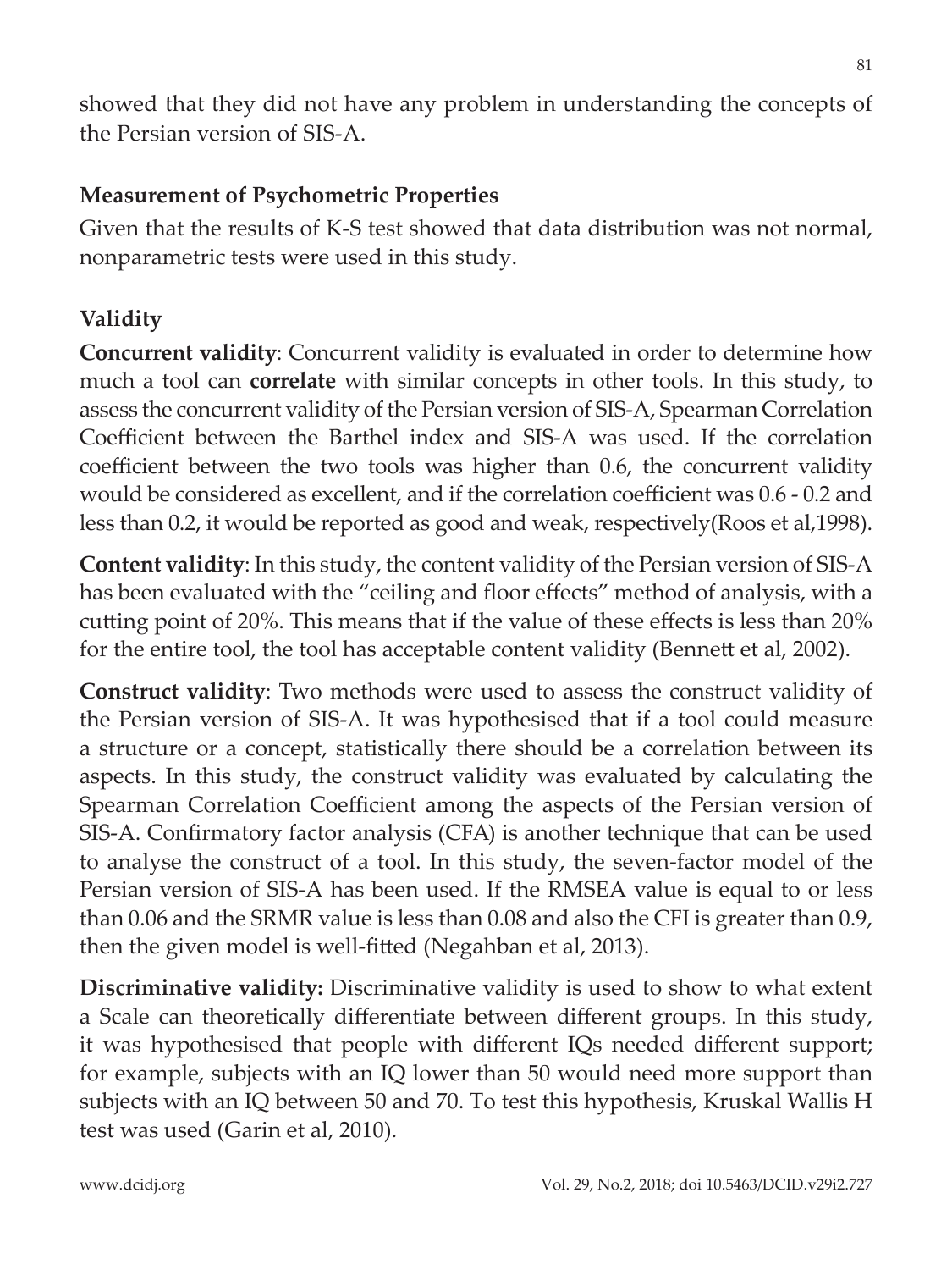## **Reliability**

Reliability can measure the error rate when evaluating a result and shows how error-free a tool is. In this research, two types of the most common methods of measuring reliability, i.e., internal consistency and test-retest reliability were used.

Internal consistency, one of the important methods to measure relative repeatability, shows to what extent the questions of a Scale or a questionnaire are conceptually consistent with each other. In this study, Cronbach's alpha coefficient was used to calculate the internal consistency. If the Cronbach's alpha value is more than 0.9, the internal consistency is considered to be excellent; between 0.89 and 0.89, 0-7 / 0 are considered good and acceptable, respectively.

Test-retest evaluates the stability of a tool at different times; that is, a researcher first gives a test to a particular group of participants in the study, and then, after a certain period of time, repeats the same test for the same group. If the results of the two tests do not differ, or differ slightly, it indicates the high stability of the tool at the time of the test. In this study, intraclass correlation coefficient (ICC) was used to calculate the repeatability of test-retest with 95% confidence interval. The second interview was carried out 10 days after the first interview (Silveira et al, 2013).

SPSS16 software and LISREL8.8 software were used for the analysis and evaluation of the seven-factor model of the Persian version of SIS-A.

# **RESULTS**

# **Demographic Characteristics of the Participants**

Among the 197 participants, 111 (56.3%) were male and 86 (43.7%) were female. The average age of the participants was 25 years. Approximately 20% had an IQ higher than 70. There were 122 people with intellectual disabilities, and 14 people were high school graduates. More than half of the participants lived in families with around 7 members. About 15.83% of the participants were city-dwellers. Table 1 shows the demographic characteristics of the participants.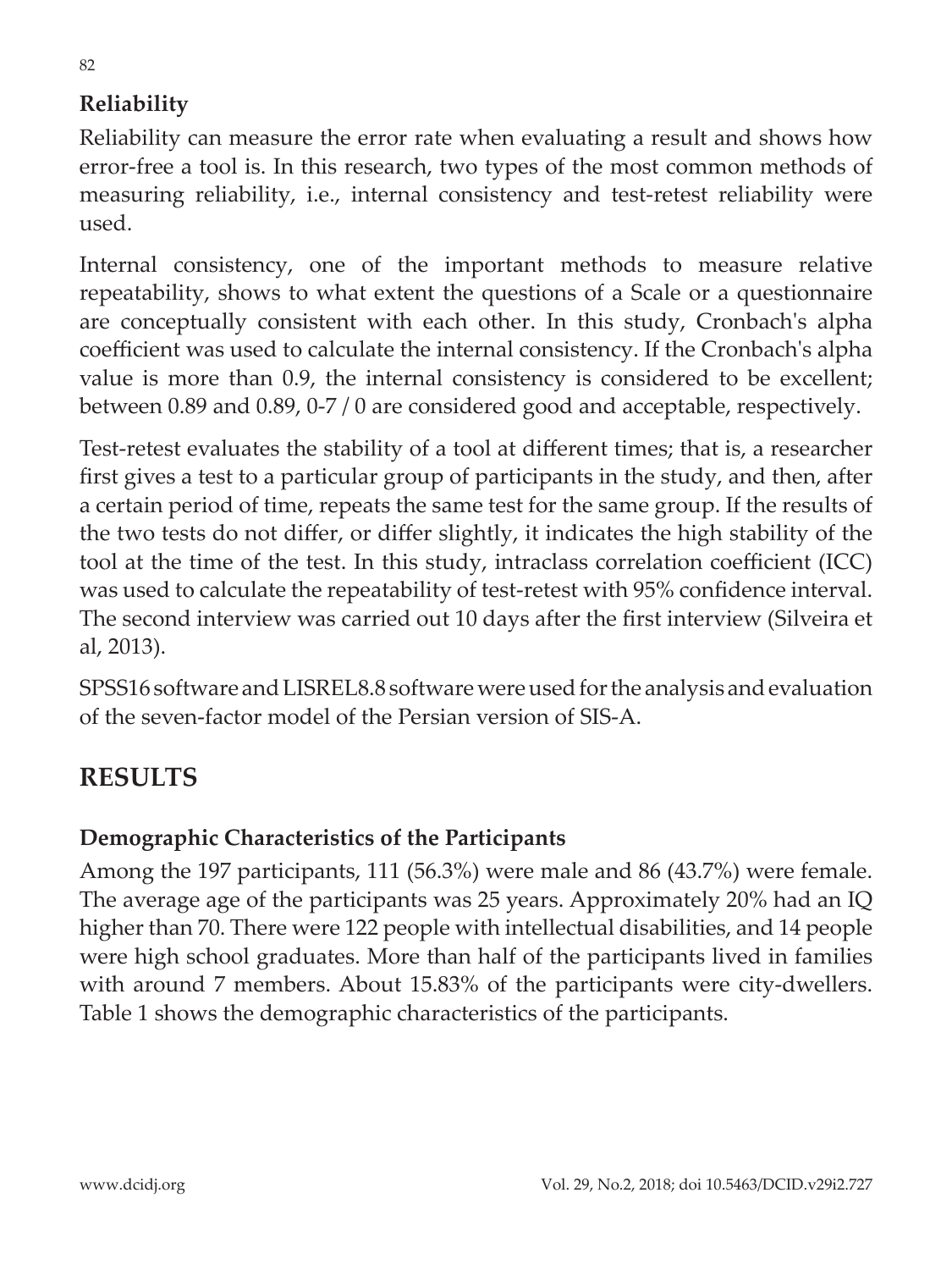## **Table 1: Demographic Features of Participants**

| <b>Domains</b>                                                        | Condition     |  |  |  |  |  |  |  |
|-----------------------------------------------------------------------|---------------|--|--|--|--|--|--|--|
| <b>GENDER</b>                                                         |               |  |  |  |  |  |  |  |
| Male                                                                  | 111(56.3%)    |  |  |  |  |  |  |  |
| Female                                                                | 86(43.7%)     |  |  |  |  |  |  |  |
| Age                                                                   |               |  |  |  |  |  |  |  |
|                                                                       | (SD=9) 25 Age |  |  |  |  |  |  |  |
| <b>LANGUAGE (Please Select One)</b>                                   |               |  |  |  |  |  |  |  |
| Persian                                                               | 107(54.3%)    |  |  |  |  |  |  |  |
| Other                                                                 | 90(45.7%)     |  |  |  |  |  |  |  |
| <b>CURRENT OCCUPATION (Select any which apply)</b>                    |               |  |  |  |  |  |  |  |
| Sustained occupations                                                 | $3(1.5\%)$    |  |  |  |  |  |  |  |
| Supported occupations                                                 | 93(47.2%)     |  |  |  |  |  |  |  |
| Voluntary occupations                                                 | $11(5.6\%)$   |  |  |  |  |  |  |  |
| Unemployed                                                            | 90(45.7%)     |  |  |  |  |  |  |  |
| IQ                                                                    |               |  |  |  |  |  |  |  |
| Above 70                                                              | 39(19.8%)     |  |  |  |  |  |  |  |
| Between 51 to 70                                                      | 101(51.3%)    |  |  |  |  |  |  |  |
| Less than 50                                                          | 57(28.9%)     |  |  |  |  |  |  |  |
| <b>ETHNIC GROUP</b>                                                   |               |  |  |  |  |  |  |  |
| Persian                                                               | 107(54.3%)    |  |  |  |  |  |  |  |
| Non-Persian (Please Specify)                                          | 90(45.7%)     |  |  |  |  |  |  |  |
| <b>DISABILITIES</b>                                                   |               |  |  |  |  |  |  |  |
| Intellectual Disability                                               | 122(62%)      |  |  |  |  |  |  |  |
| Autistic Range of disability                                          | $15(7.5\%)$   |  |  |  |  |  |  |  |
| Physical or sexual dysfunction                                        | 28(14.2%)     |  |  |  |  |  |  |  |
| Blind/vision impaired                                                 | $11(5.6\%)$   |  |  |  |  |  |  |  |
| Deaf/hearing impaired                                                 | 21(10.7%)     |  |  |  |  |  |  |  |
| <b>RESIDENCE (Select only one)</b>                                    |               |  |  |  |  |  |  |  |
| I live in my own house                                                | 3(1.5%)       |  |  |  |  |  |  |  |
| I live with Relatives                                                 | $9(4.6\%)$    |  |  |  |  |  |  |  |
| I have a small family (less than seven household members)             | 56(28.4%)     |  |  |  |  |  |  |  |
| I have an average family (between seven to fifteen household members) | 129(25.5%)    |  |  |  |  |  |  |  |
| <b>AREA OF RESIDENCE (Select only one)</b>                            |               |  |  |  |  |  |  |  |
| Urban                                                                 | 164(83.2%)    |  |  |  |  |  |  |  |
| Sub-Urban                                                             | $19(9.6\%)$   |  |  |  |  |  |  |  |
| Country-side                                                          | $14(7.1\%)$   |  |  |  |  |  |  |  |
| <b>LEVEL OF EDUCATION</b>                                             |               |  |  |  |  |  |  |  |
| High school education                                                 | 183(92.9%)    |  |  |  |  |  |  |  |
| High School Graduate (Diploma)                                        | $14(7.1\%)$   |  |  |  |  |  |  |  |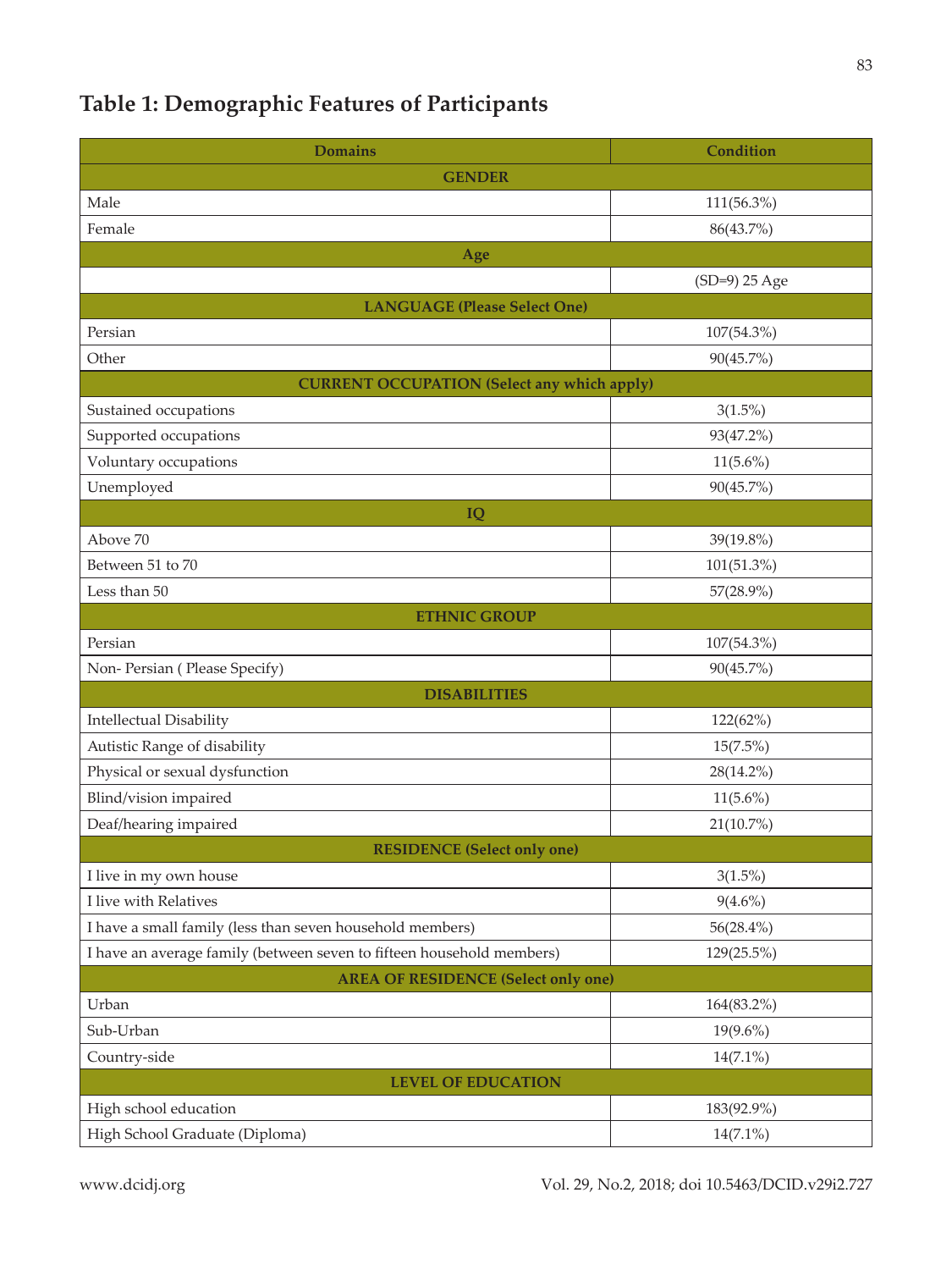## **Evaluation of the Validity and Reliability of the Persian version of SIS-A**

# **Validity**

In this study, the "ceiling and floor effects" method was used to determine the content validity of the Scale. As seen in Table 2, the percentage of participants who scored the minimum and maximum grades in SIS-A was 20% lower than the cutting point."Health and safety activities" had the highest ceiling effect (only 4.5%) among the aspects of the SIS-A. In general, the results of the study showed that the ceiling and floor effects on the whole Persian version of SIS-A was 0.5% and 4.5% of the participants respectively, which was lower than the cutting point of 20%.

| <b>Domains</b>                                          | Number<br>Questions | Mean | <b>SD</b> | Floor<br>effect | Ceiling<br>effect | <b>ICC</b><br>$N=40$ | Cronbach's<br>alpha |
|---------------------------------------------------------|---------------------|------|-----------|-----------------|-------------------|----------------------|---------------------|
| Section 1                                               | 32                  |      |           |                 |                   |                      |                     |
| <b>Exceptional Medical</b><br><b>Support Needs</b>      | 19                  | 3.6  | 1.8       | 3.2             | 0.5               | 0.85                 | 0.76                |
| Exceptional<br><b>Behavioural Support</b><br>Needed     | 13                  | 4.8  | 3.5       | 2.5             | 1.7               | 0.91                 | 0.92                |
| <b>Section 2</b>                                        | 49                  |      |           |                 |                   |                      |                     |
| Life Long Learning<br><b>Activities</b>                 | 8                   | 51.2 | 24        | 1.5             | $\mathbf{1}$      | 0.98                 | 0.91                |
| Community Living<br><b>Activities</b>                   | 8                   | 69   | 20.2      | $\mathbf{1}$    | 0.5               | 0.94                 | 0.87                |
| Life Long Learning<br><b>Activities</b>                 | 9                   | 75.9 | 13.7      | 2.5             | 0.7               | 0.92                 | 0.82                |
| Employment<br><b>Activities</b>                         | 8                   | 68.1 | 18.7      | 3.7             | 0.8               | 0.95                 | 0.80                |
| Health and Safety<br><b>Activities</b>                  | 8                   | 59.4 | 19.1      | 4.5             | $\mathbf{1}$      | 0.88                 | 0.85                |
| <b>Social Activities</b>                                | 8                   | 69.5 | 18.8      | 3               | 1.5               | 0.97                 | 0.93                |
| Section 3                                               | 8                   |      |           |                 |                   |                      |                     |
| <b>Advocacy Scale</b><br>and Supplemental<br>Protection | 8                   | 65.8 | 20.5      | 3.6             | 0.7               | 0.99                 | 0.94                |
| <b>Total Persian SIS-A</b>                              | 89                  | 50.9 | 12.5      | 4.5             | 0.5               | 0.98                 | 0.96                |

**Table 2: Mean, Standard Deviation, Content Validity, ICC and Internal Consistency**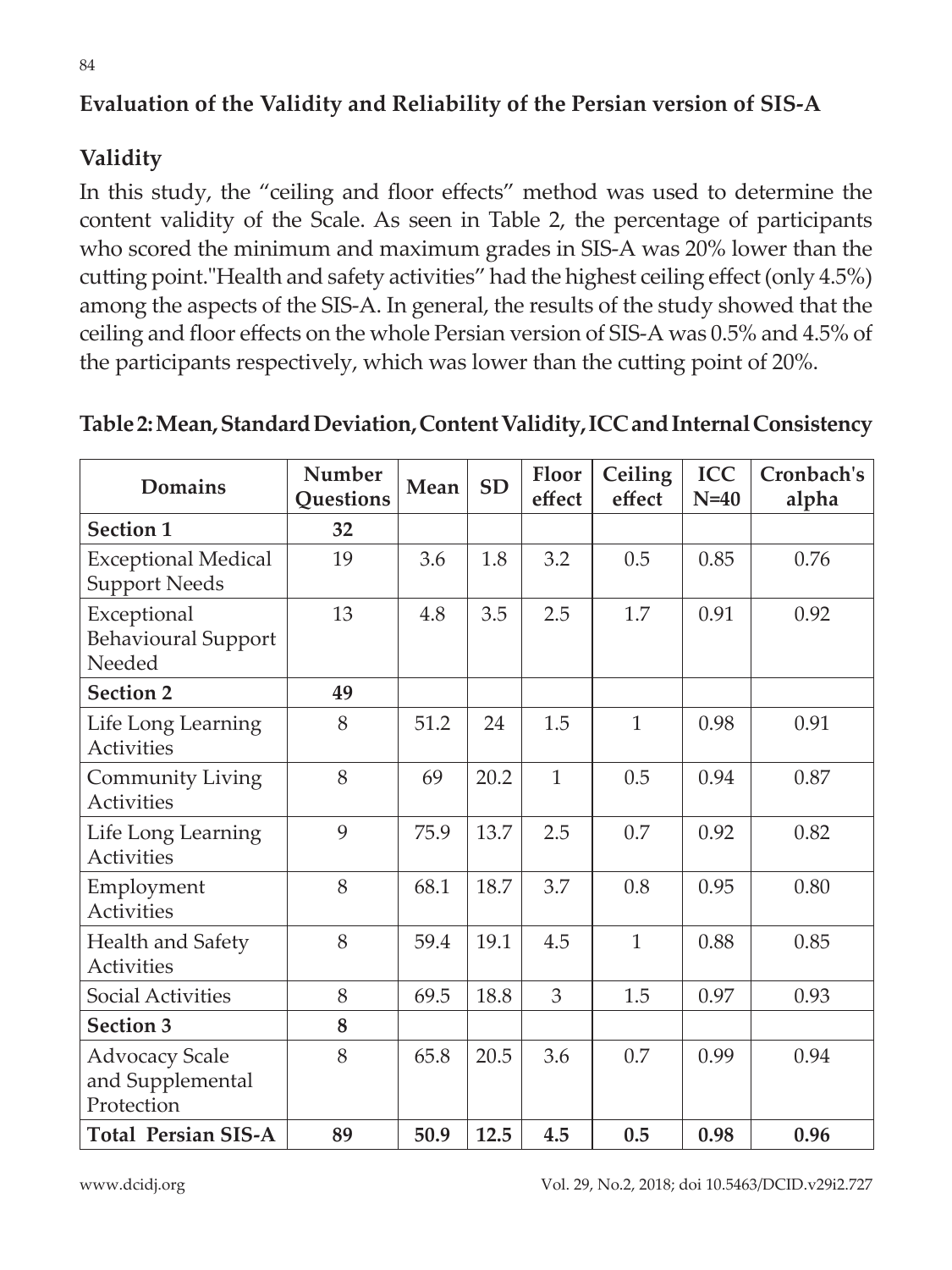Concerning the concurrent validity, the results of the correlation analysis showed that the SIS-A had a perfect, significant and inverse correlation with the Barthel questionnaire (0.65). Furthermore, all aspects of the SIS-A (with the exception of the need for support and activities related to work and employment) displayed a correlation higher than 0.48 with the total score of the Barthel questionnaire. In the aspects of SIS-A, medical support and social activities had the highest correlation (-0.84 and -0.56 respectively) with the Barthel score of adults with intellectual and developmental disabilities. Table 3 shows the results of concurrent validity.

| SIS-A                                    |                                                     |                       |                                       |                          |                                     |                                |                                     |                                                    |                                                    |                     |
|------------------------------------------|-----------------------------------------------------|-----------------------|---------------------------------------|--------------------------|-------------------------------------|--------------------------------|-------------------------------------|----------------------------------------------------|----------------------------------------------------|---------------------|
| <b>Bartel Domains</b>                    | and Supplemental<br>Scale<br>Protection<br>Advocacy | Activities<br>Social. | Safety<br>and<br>Activities<br>Health | Employment<br>Activities | Learning<br>Life Long<br>Activities | Community Living<br>Activities | Learning<br>Life Long<br>Activities | <b>Behavioral Support</b><br>Exceptional<br>Needed | <b>Exceptional Medical</b><br><b>Support Needs</b> | Total Persian SIS-A |
| Spearman's<br>correlation<br>coefficient | $-0.51$                                             | $-0.56$               | $-0.48$                               | $-0.039$                 | $-0.49$                             | $-0.45$                        | $-0.523$                            | $-0.013$                                           | $-0.84$                                            | $-0.65$             |
| p-value                                  | 0.004                                               | 0.001                 | 0.01                                  | 0.84                     | 0.009                               | 0.001                          | 0.004                               | 0.35                                               | 0.001                                              | 0.001               |
| Age                                      |                                                     |                       |                                       |                          |                                     |                                |                                     |                                                    |                                                    |                     |
| Spearman's<br>correlation<br>coefficient | 0.07                                                | 0.026                 | 0.08                                  | 0.06                     | 0.08                                | 0.003                          | 0.017                               | 0.014                                              | 0.01                                               | 0.09                |
| p-value                                  | 0.35                                                | 0.717                 | 0.25                                  | 0.73                     | 0.18                                | 0.97                           | 0.81                                | 0.06                                               | 0.80                                               | 0.19                |

**Table 3: Correlation between SIS-A and Bartel Index**

The results of the study showed that SIS-A aspects had a correlation coefficient between 0.3 - 0.86, and the highest correlation was between two aspects of health and safety activities, with a total Scale score of 0.86. Also, CFA was used to evaluate the construct validity of the Scale. The results of the study showed that the seven-factor model was confirmed in the present study; RMSEA indices with a value of 0.66 and CFI with a value of 0.92 showed that this seven-factor model had an acceptable agreement with the original seven-factor model and was fully fitted. Also, all questions in the questionnaire had a factor load higher than 0.4. Figure 1 shows the seven-factor SIS-A model.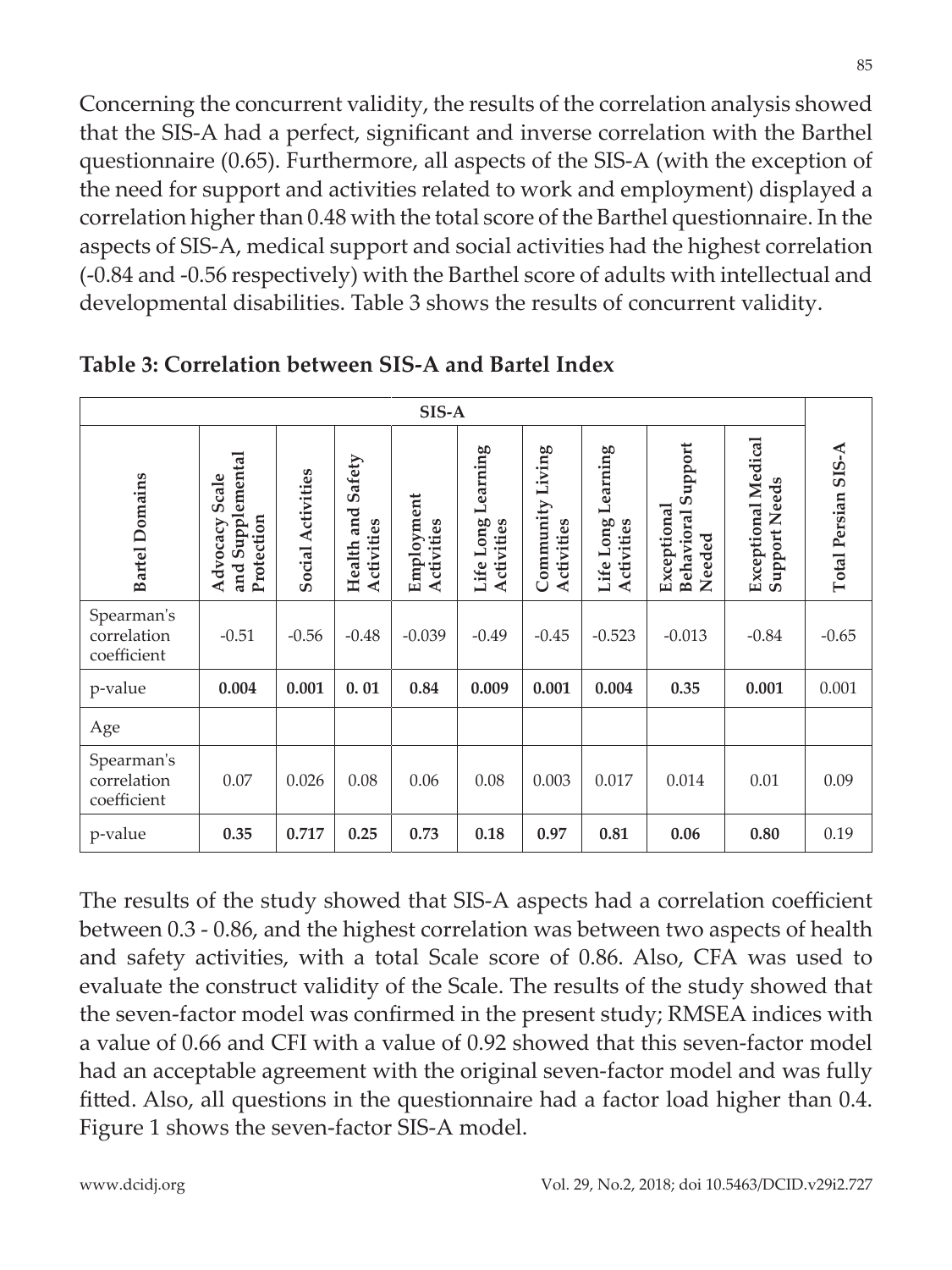

#### **Figure 1: CFA for the Seven-factor Model of the SIS-A**

In this study, the results of Kruskal-Wallis H test showed that there was statistically a significant difference between the three groups (people with different IQ) in need of support (p <0.05). Table 4 shows that individuals with an IQ lower than 50 need more support than those with an IQ in the range of 51 - 70 and over 70.

| Domains                                                 | 70 <iq< th=""><th><math>IQ = 51 - 70</math></th><th>IQ&lt;50</th><th>P-value</th></iq<> | $IQ = 51 - 70$ | IQ<50 | P-value |
|---------------------------------------------------------|-----------------------------------------------------------------------------------------|----------------|-------|---------|
| Section 1                                               |                                                                                         |                |       |         |
| <b>Exceptional Medical</b><br><b>Support Needs</b>      | 1.6                                                                                     | 1.9            | 2.1   | 0.017   |
| <b>Exceptional Behavioural</b><br><b>Support Needed</b> | 3.1                                                                                     | $\overline{4}$ | 5.4   | 0.001   |
| Section 2                                               |                                                                                         |                |       |         |
| <b>Life Long Learning</b><br><b>Activities</b>          | 23.7                                                                                    | 37             | 65    | 0.001   |
| <b>Community Living</b><br><b>Activities</b>            | 56.2                                                                                    | 64.9           | 80    | 0.001   |

#### **Table 4: Discriminative Validity**

86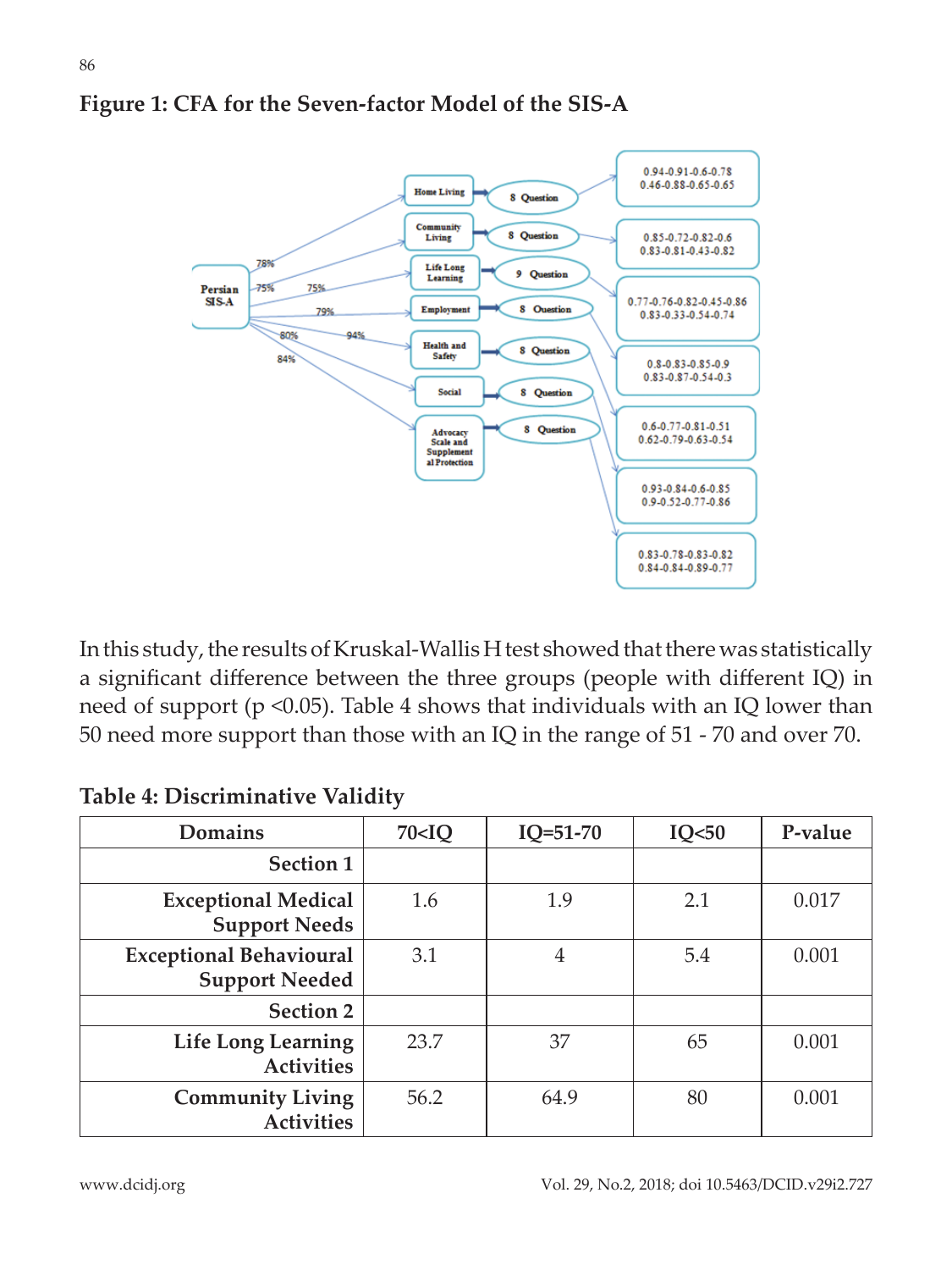| <b>Life Long Learning</b><br><b>Activities</b>              | 55.5 | 64.5 | 72.2 | 0.001 |
|-------------------------------------------------------------|------|------|------|-------|
| <b>Employment Activities</b>                                | 55   | 64.6 | 75   | 0.001 |
| <b>Health and Safety Activities</b>                         | 46.2 | 54.2 | 71.2 | 0.001 |
| <b>Social Activities</b>                                    | 56.2 | 64.8 | 81.2 | 0.001 |
| Section 3                                                   |      |      |      |       |
| <b>Advocacy Scale and</b><br><b>Supplemental Protection</b> | 45   | 63.7 | 75   | 0.001 |
| <b>Total Persian SIS-A</b>                                  | 41.2 | 48.4 | 57.4 | 0.001 |

#### **Reliability**

According to the results of this study, Cronbach's alpha coefficients showed the highest internal consistency for all aspects of SIS-A in the range of 0.83 to 0.93, as well as the aspects of social activities and in-house activities. Concerning the repeatability of the test-retest, the results of the research showed that in-house activities and social activities, with values of 0.98 and 0.97 respectively, had the highest stability among the aspects of the Scale. The ICC was calculated to be 0.98 for the whole Scale. Table 2 shows the results of internal consistency and reliability.

# **DISCUSSION**

## **Validity**

Concerning the "ceiling and floor effects", the results of the research showed that all aspects of SIS-A had floor effects of lower than 20% cutting points, indicating that this Scale had good content validity. Verdugo et al (2010) used an agreedupon chart and the analysis of the Cohen and Krippendorff correlation coefficients to examine the content validity of SIS-A. The results of the study indicated that the Spanish version of SIS-A had an acceptable degree of agreement. In another study by Thompson et al 2014, it was shown that the original version of the Scale had excellent content validity, which was consistent with the results of the current study. The results of this study showed that there was significant and moderate correlation coefficient between the aspects of in-house activities, intracommunity activities, continuous learning activities, health and safety activities, social activities, and litigation and support activities with the total score of Barthel's questionnaire. There was also a significant, excellent and negative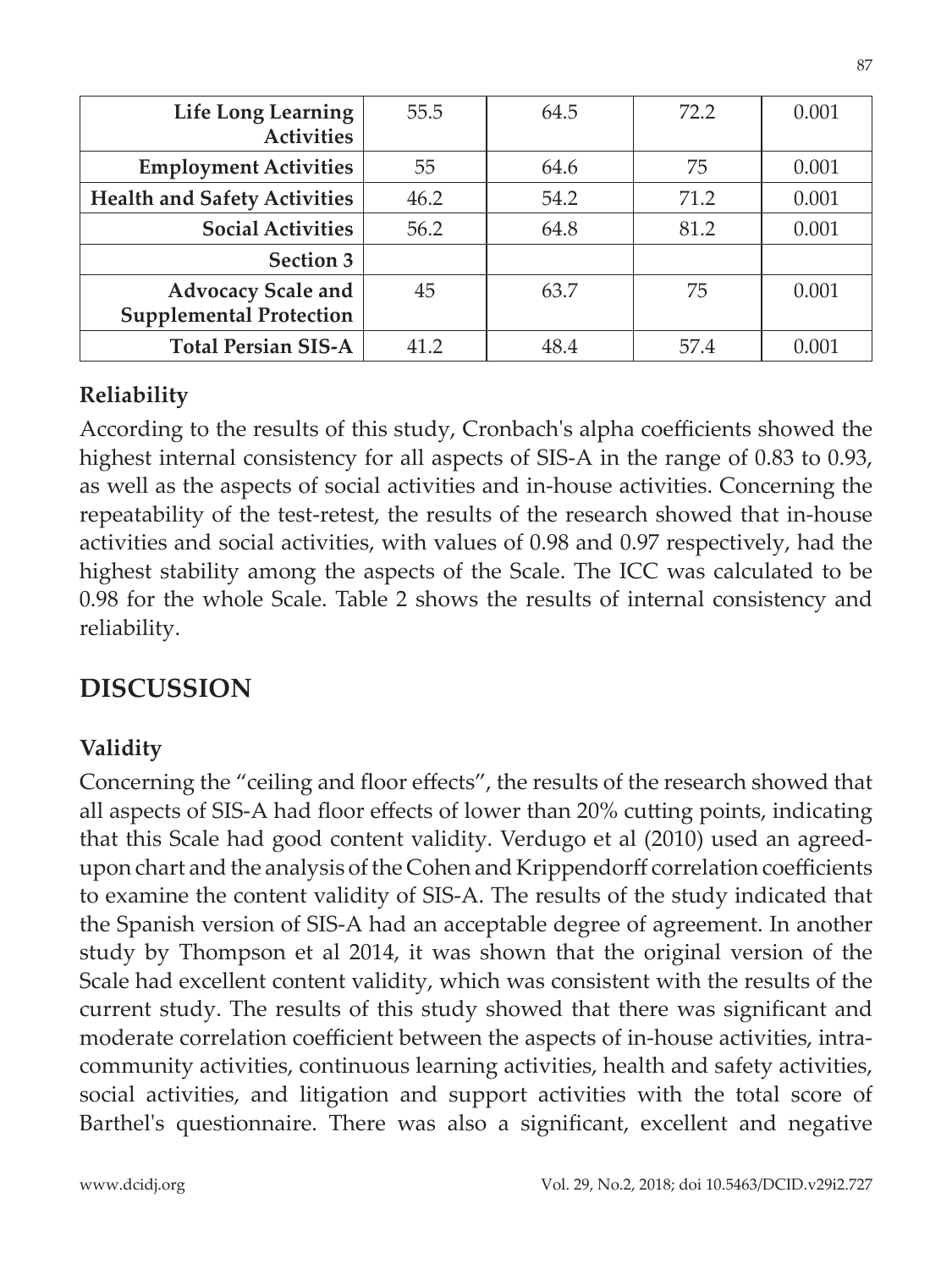correlation between the total scores of Barthel and SIS-A. The result of a study by Smit et al (2011) on people with physical disabilities showed that the aspect of inhouse activities had the highest correlation coefficient with the total score of the Barthel questionnaire (-0.78), which was consistent with the results of this study. Also, there was no significant relationship between specific support needs  $(r =$ -0.03) and Barthel's questionnaire, which is in line with the results of the current research. Another aspect in the study by Smit et al (2011) that had a significant correlation with the Barthel questionnaire though its correlation coefficient was low, was the aspect of social activities  $(r = -0.2)$ , which in the current study had an excellent and significant correlation with Barthel's questionnaire. The reason for this might be the number of samples. In the study by Smit et al (2011), only 65 subjects were used to measure psychometric properties, accounting for about one-third of this study's sample. Another study by Chou et al (2013) in Taiwan showed that most of the aspects of SIS-A had a significant, strong, and inverse correlation with Barthel's total score, which was consistent with the results of the present study.

In this study, it was demonstrated that the aspects of the SIS-A scale had a correlation coefficient between 0.3 - 0.86 with each other and with the total score. Chou et al (2013), in their study on 139 individuals with intellectual disabilities, concluded that there was a positive and significant correlation between the aspects of SIS-A with 0.93 - 0.99 range. Their research showed that the highest correlation coefficient belonged to the relation between the aspects of health and safety activities with the total score of SIS-A  $(r = 0.93)$ . These results were consistent with the findings of the present study, in which the highest correlation coefficient belonged to the aspect of health and safety activities with the total score of SIS-A (r = 0.85) (Chou et al, 2013). In another study by Buntinx 2008 to assess the psychometric properties of the Dutch version of SIS-A on 15224 people with intellectual disability, the results showed that the aspects of health and safety activities and continuous learning activities had the highest correlation coefficients. The correlation coefficients between the SIS-A aspects were in the range of 0.71- 0.94. The results of the present study were relatively consistent with the results of this study. Viriyangkura conducted a study (2013) on 1,036 subjects with intellectual disability living in the United States. Viriyangkura's aim was to evaluate the factor structure of SIS-A using a confirmatory factor analysis. The results of his research showed that the seven-factor model was the best model for the SIS-A structure. Both RMSEA and S-RMR indicators ranged between 0.06 and 0.08, indicating the acceptable status of these indicators and also showing that the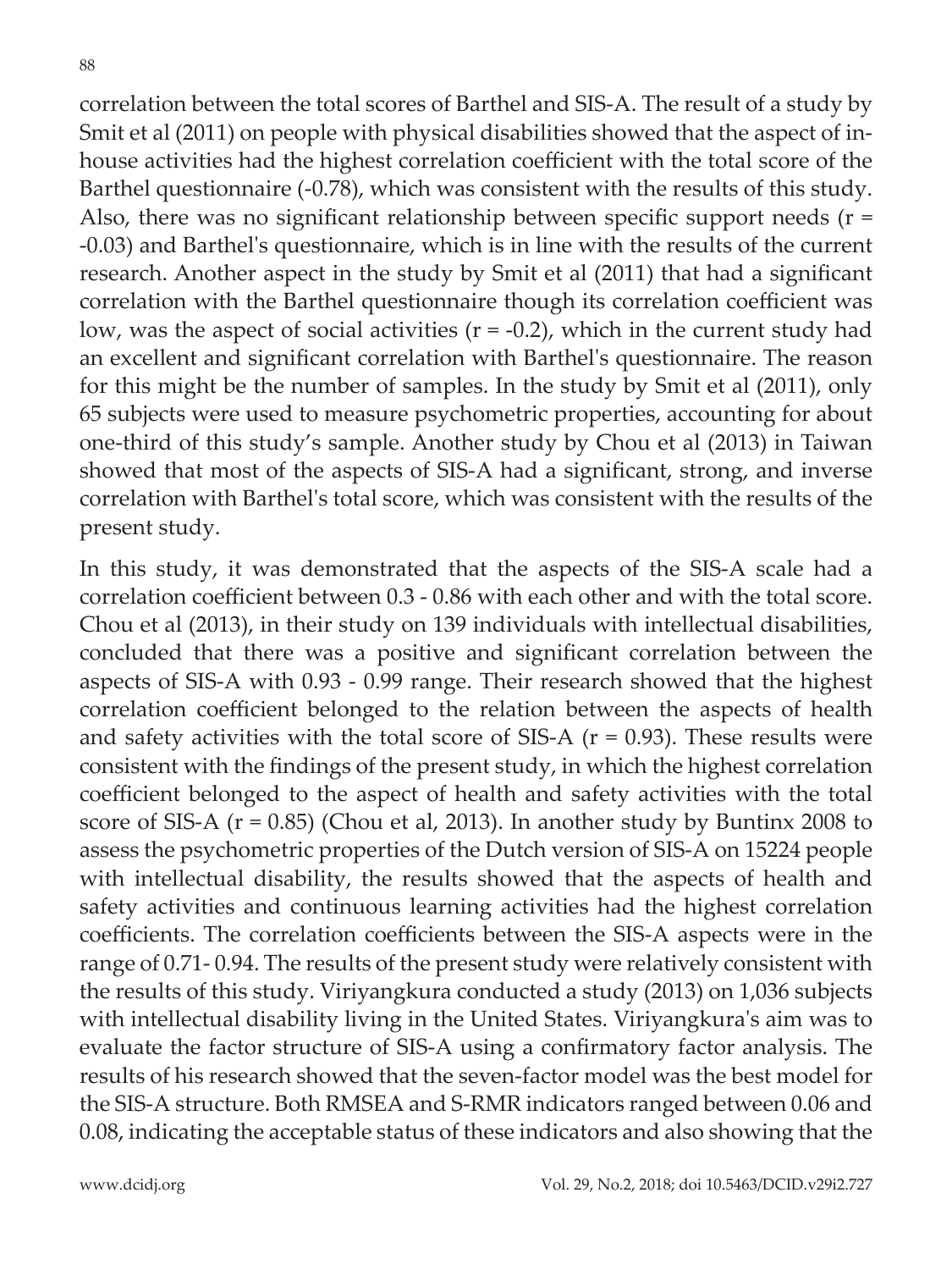model was fitted to an acceptable and satisfactory level. The study found that the CFI was reported as approximately 0.98. This index shows that the hypothesised seven-factor model of this study was in full agreement with the original sevenfactor model. The results of the Viriyangkura study (2013) were consistent with the findings of this study.

The results of a study by Verdugo et al (2016) on 814 subjects with intellectual and developmental disabilities in Spain showed that RMSEA indices with a value of 0.9, CFI with a value of approximately 0.99, and S-RMR with a value of 0.33 could support the hypothesis that the seven-factor model was the best and most suitable model for the SIS-A. In this seven-factor model, the factor load between the aspects and the total score of the SIS-A index was between 0.88 - 0.98 which indicates a strong correlation between the aspects and the total score of SIS-A. In the present study, the results showed that the values of RMSEA, CFI and S-RMR indices were largely consistent with the Verdugo study. Also, the factor loads between the aspects and the total score of SIS-A score were reported to be 0.75 - 0.95, which was consistent with the results of the Verdugo study (2016). In general, the results of the study showed that the Persian version of SIS-A had excellent construct validity.

Research by Buntinx et al (2008) showed that people with different levels of intellectual disability (in terms of IQ) had different needs. In Buntinx's study, the result of the analysis of ANOVA test showed that people with slightly lower IQ needed less support while those with IQ lower than 20 needed more support. Buntinx also noted in his research (2008) that there was a significant difference between the overall SIS-A score for people with mild intellectual disabilities and those with severe intellectual disabilities. In the present study, it became clear that the need for support in people with IQ above 70 and between 70 - 50 differed from the people with the IQ below 50, and those with the IQ above 70 had less need for support. In general, the results of the Kruskal-Wallis H test showed that SIS-A has a high differential capability.

## **Reliability**

The results of this study showed that the Persian version of SIS-A has excellent psychometric properties. Cronbach's alpha coefficient was used to assess the internal consistency of the scale. The results indicated that all aspects of SIS-A had a Cronbach alpha coefficient higher than 0.7. In the meantime, social activity showed the highest (0.93) and occupational activity the lowest (0.8) internal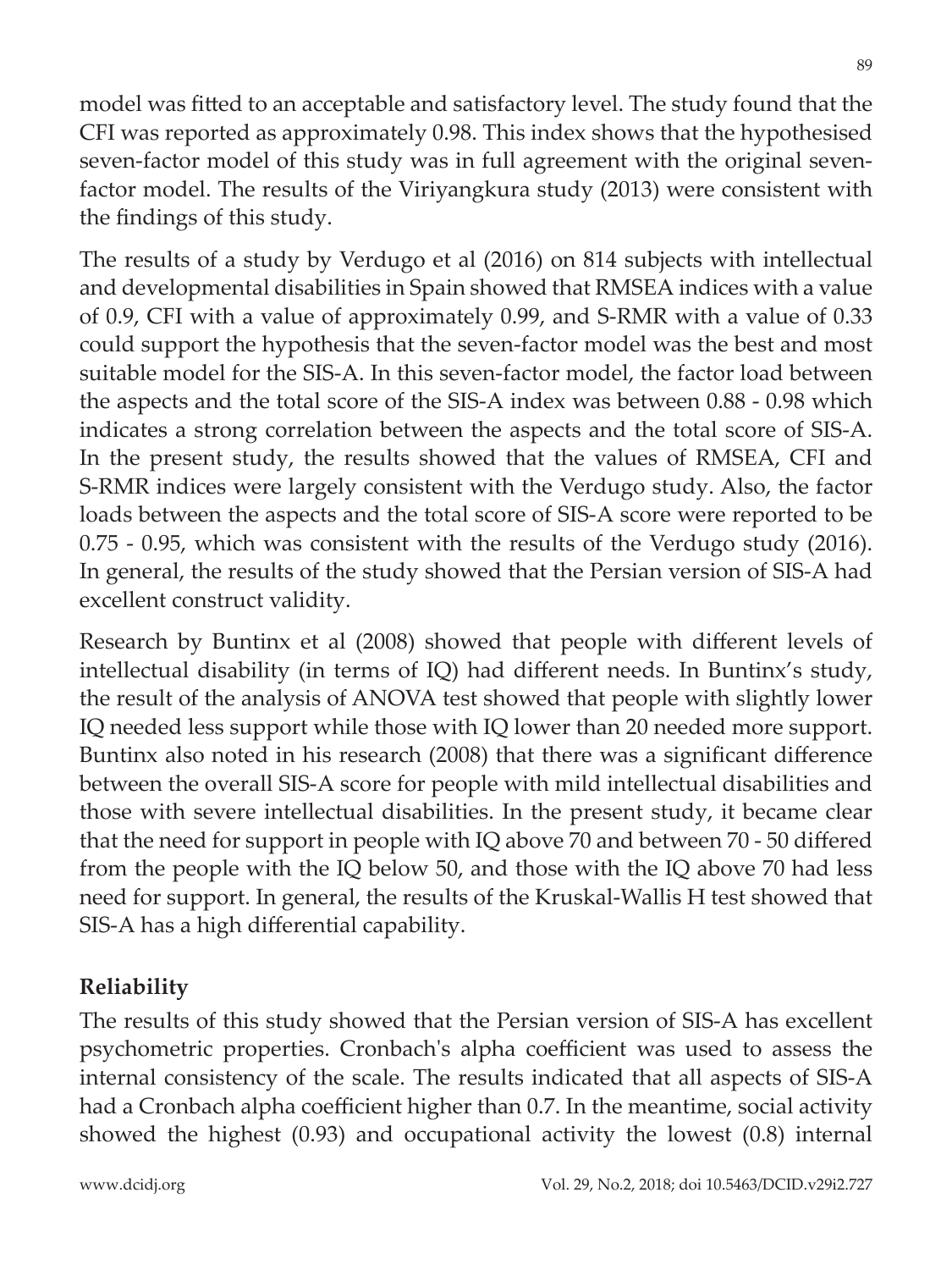90

consistency. Also, the calculated Cronbach's alpha coefficient for the whole SIS-A was 0.85, indicating an excellent degree of internal consistency. In their study, Morin et al stated that all aspects of the French version of SIS-A had the Cronbach's alpha coefficient of close to 0.9. In a study by Buntinx et al 2008 on 192 people with mental disorders (major depression, bipolar depression, schizophrenia), the results showed that all aspects of SIS-A had Cronbach's alpha coefficient of higher than 0.8. Also, Cronbach's alpha coefficient for the whole SIS-A was 0.87, which was consistent with the results of this study (Buntinx et al, 2008). In another study by Thompson et al 2014 on 140,000 people with intellectual and developmental disabilities, it was found that all aspects of the SIS-A had an internal consistency coefficient higher than 0.9. This value was calculated to be 0.98 for the whole SIS-A, which, in comparison, has better internal consistency than the results of the present study (Claes et al, 2009).The reason for this might be the high number of samples (140,000) in the Thompson study.

Regarding the reliability of the retest test, which was obtained by calculating the intra-category correlation coefficient, the results of the study showed that the intraclass correlation coefficient of SIS-A was 0.96, indicating high repeatability of this scale in the number of tests. Meanwhile, health and safety activities had the lowest (0.88) and home life activities the highest (0.98) repeatability. A study by Lamoureux-Hébert and Morin (2009) on 245 adults with intellectual and developmental disabilities showed that the French version of the SIS-A had an ICC value of 0.84 and social activity had the highest (0.93) ICC, which was partly consistent with the results of the present study. Morin, in her study of 72 people with developmental disabilities, concluded that the ICC of all aspects of the support scale was between 0/68 and 0.86. The results of the current study were better than the results in the study by Morin and Cobigo (2009). The reason for this might be the duration of the retest; in the study of Morin and Cobigo it was 3 weeks but in the recent study it was 10 days. In another study, conducted by Verdugo 2010 on 885 adult subjects with intellectual and developmental disabilities, the retest was carried out on 143 people three weeks later. In the Spanish version of SIS-A, the lowest repeatability was reported at 0.84 and the highest at 0.93. In this study, it was found that the Spanish version of SIS-A had high repeatability which was consistent with the result of the present study (Verdugo et al, 2010).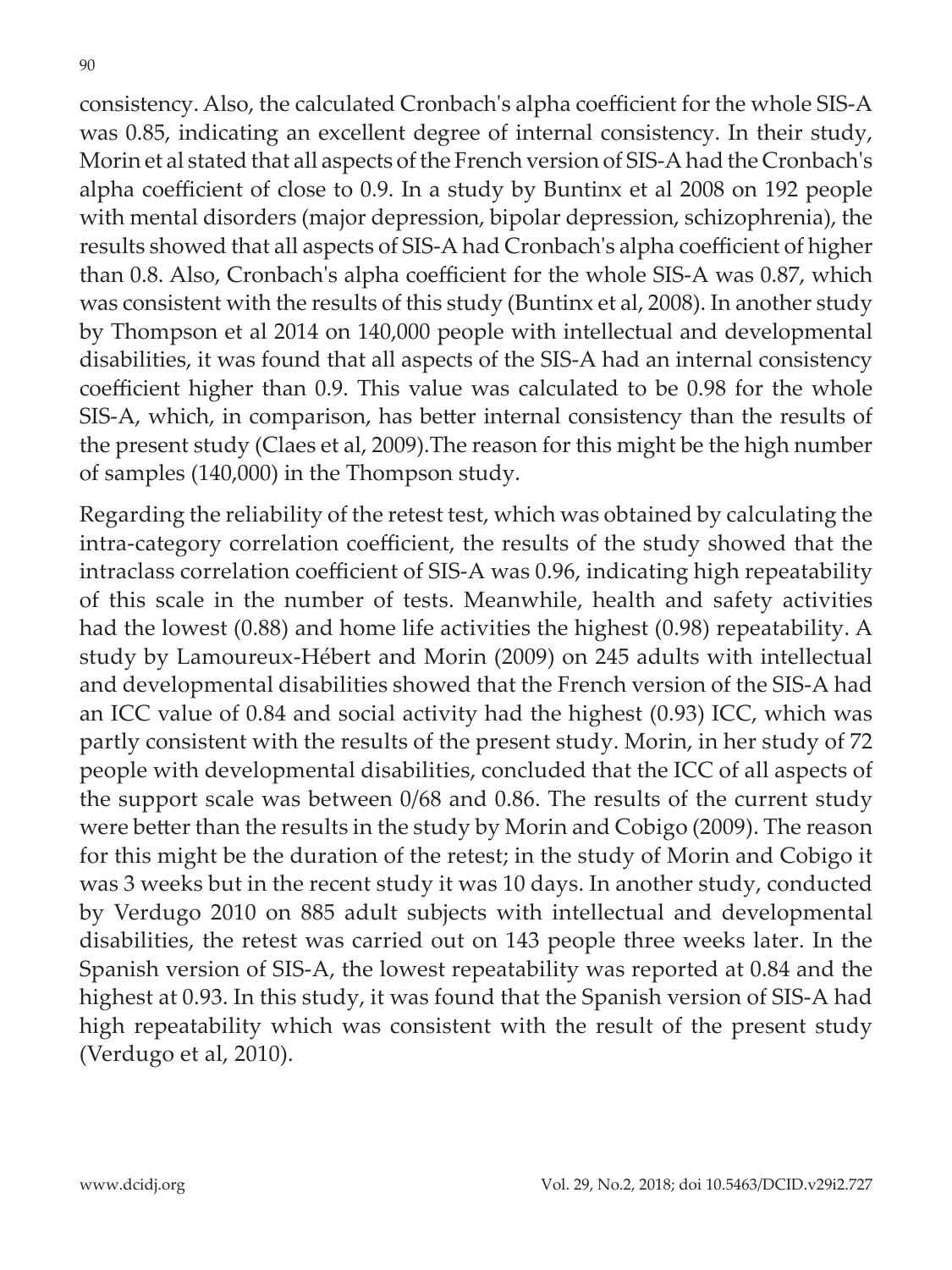# **CONCLUSION**

The authors suggest that the responsiveness of this Scale should be measured in future research. Also, the support level could be reviewed and reported for different groups with intellectual and developmental disabilities. Overall, it is concluded that the Support Level Scale is a valid and reliable tool and is in accordance with Iranian cultures, races, ethnicities, and languages to measure the support level for adults with intellectual and developmental disabilities.

## **ACKNOWLEDGEMENT**

This research is an adaptation of Mr. Sajed Salehi's Master's Degree thesis in rehabilitation management. All the intellectual rights are reserved for the Research Deputy of the Jundishapur University of Medical Sciences in Ahvaz.

The authors would like to express their gratitude to all the people with intellectual and developmental disabilities, their families and educators for their participation in this research.

## **REFERENCES**

American Association on Intellectual and Developmental Disabilities (AAIDD) [Online]. Benefits of the Supports Intensity Scale. Available at: https://aaidd.org/sis/productinformation/benefits

American Association on Intellectual and Developmental Disabilities (2014) [Online]. James R Thompson. Available at: http://aaidd.org/docs/default-source/about-aaidd/january-2014. pdf?sfvrsn=0.

Bennett SJ, Oldridge NB, Eckert GJ, Embree JL, Browning S, Hou N, Deer M, Murray MD (2002). Discriminant properties of commonly used quality of life measures in heart failure. Quality of Life Research; 11(4): 349-59. https://doi.org/10.1023/A:1015547713061

Bullinger M, Alonso J, Apolone G, Leplège A, Sullivan M, Wood-Dauphinee S, Gandek B, Wagner A, Aaronson N, Bech P, Fukuhara S (1998). Translating health status questionnaires and evaluating their quality: The IQOLA project approach. Journal of Clinical Epidemiology; 51(11): 913-23. DOI: https://doi.org/10.1016/S0895-4356(98)00082-1

Buntinx W, Cobigo V, McLaughlin C, Morin D, Tasse M, Thompson JR (2008). Psychometric properties of the Supports Intensity Scale. AAIDD SIS White Paper Series. Jun: 40-9.

Buntinx W, Croce L, Ekstein Y, Giné C, Holmes S, Lamoureux-Hébert M, Leoni M, Morin D, Verdugo MA (2008). International implementation of the Supports Intensity Scale. AAIDD SIS white paper series. 1-14

Buntinx WH, Schalock RL (2010). Models of disability, quality of life, and individualised supports: Implications for professional practice in intellectual disability. Journal of Policy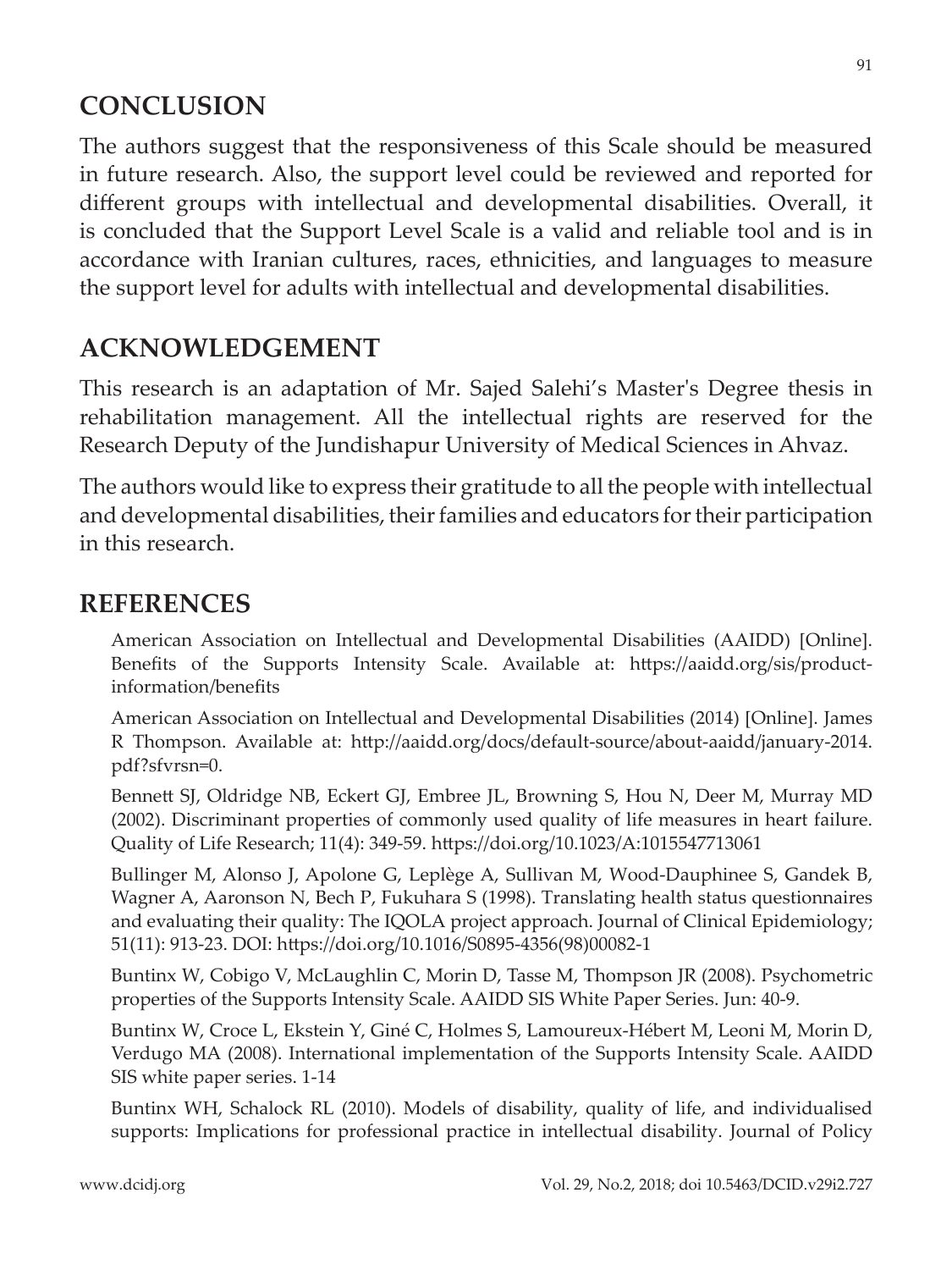and Practice in Intellectual Disabilities; 7(4): 283-294. https://doi.org/10.1111/j.1741- 1130.2010.00278.x

Chou YC, Lee YC, Chang SC, Yu AP (2013). Evaluating the supports intensity scale as a potential assessment instrument for resource allocation for persons with intellectual disability. Research in Developmental Disabilities; 34(6): 2056-63. https://doi: 10.1016/j.ridd.2013.03.013

Claes C, Van Hove G, Van Loon J, Vandevelde S, Schalock RL (2009). Evaluating the interrespondent (consumer vs. staff) reliability and construct validity (SIS vs. Vineland) of the Supports Intensity Scale on a Dutch sample. Journal of Intellectual Disability Research; 53(4): 329-338. https://doi.org/10.1111/j.1365-2788.2008.01149.x

Garin O, Ayuso-Mateos JL, Almansa J, Nieto M, Chatterji S, Vilagut G, Alonso J, Cieza A, Svetskova O, Burger H, Racca V (2010). Validation of the World Health Organization Disability Assessment Schedule, WHODAS-2 in patients with chronic diseases. Health and Quality of Life Outcomes; 8(1): 51. https://doi: 10.1186/1477-7525-8-51

Lamoureux-Hébert M, Morin D (2009). Translation and cultural adaptation of the Supports Intensity Scale in French. American Journal on Intellectual and Developmental Disabilities 114.1: 61-66. https://doi: 10.1352/2009.114:61-66

Luckasson R, Borthwick-Duffy S, Buntinx WHE, Coulter DL, Craig EMP, Reeve A (2002) Mental retardation: Definition, classification, and systems of supports. American Association on Mental Retardation; 208-212. Available at: https://opensiuc.lib.siu.edu/tpr/vol53/iss2/11

Morin D, Cobigo V (2009). Reliability of the supports intensity scale (French version). Intellectual and Developmental Disabilities; 47(1): 24-30. https://doi: 10.1352/2009.47:24-30

Negahban H, Fattahizadeh P, Ghasemzadeh R, Salehi R, Majdinasab N, Mazaheri M (2013). The Persian version of community integration questionnaire in persons with multiple sclerosis: Translation, reliability, validity, and factor analysis. Disability and Rehabilitation; 35(17): 1453-9. https://doi: 10.3109/09638288.2012.741653

Roos EM, Toksvig-Larsen S (2003). Knee injury and Osteoarthritis Outcome Score (KOOS) – validation and comparison to the WOMAC in total knee replacement. Health and Quality of Life Outcomes; 1(1): 17. https://doi.org/10.1186/1477-7525-1-64; https://doi.org/10.1186/1477- 7525-1-17. PMid:12801417. PMCid:PMC161802

Schalock RL, Borthwick-Duffy SA, Bradley VJ, Buntinx W H, Coulter DL, Craig EM, Shogren KA (2010). Intellectual disability: Definition, classification, and systems of supports. American Association on Intellectual and Developmental Disabilities; 444 North Capitol Street NW Suite 846, Washington, DC 20001.

Silveira C, Parpinelli MA, Pacagnella RC, Camargo RS, Costa ML, Zanardi DM, Ferreira EC, Santos JP, Hanson L, Cecatti JG, Andreucci CB (2013). Cross-cultural adaptation of the World Health Organization Disability Assessment Schedule (WHODAS 2.0) into Portuguese abstract. Revista Da Associacao Medica Brasileira. 59(3): 234-40. https://doi.org/10.1016/j. ramb.2012.11.005

Smit W, Sabbe B, Prinzie P (2011). Reliability and validity of the Supports Intensity Scale (SIS) measured in adults with physical disabilities. Journal of Developmental and Physical Disabilities; 23(4): 277-287. https://doi.org/10.1007/s10882-011-9227-3